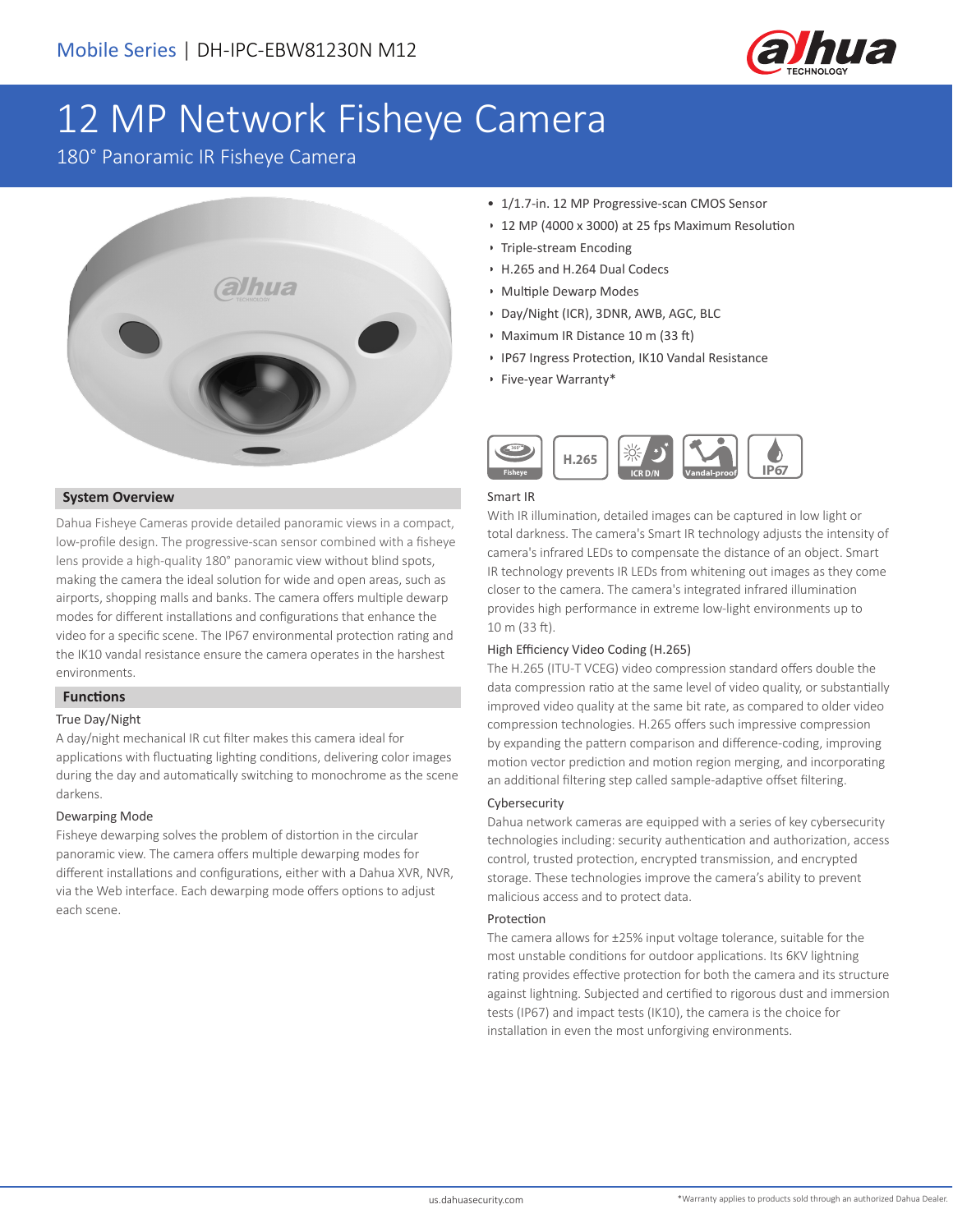## Mobile Series | DH-IPC-EBW81230N M12

### **Technical Specification**

| Camera                                                |                                                                                                                                           |                    |                    |                   |  |
|-------------------------------------------------------|-------------------------------------------------------------------------------------------------------------------------------------------|--------------------|--------------------|-------------------|--|
| Image Sensor                                          | 1/1.7-in. 6 MP CMOS                                                                                                                       |                    |                    |                   |  |
| <b>Total Sensor Pixels</b>                            | 4000(H) x 3000(V)                                                                                                                         |                    |                    |                   |  |
| RAM/ROM                                               | 1024 MB / 128 MB                                                                                                                          |                    |                    |                   |  |
| <b>Scanning System</b>                                | Progressive                                                                                                                               |                    |                    |                   |  |
| Electronic Shutter Speed                              | Auto, Manual, 1/3 s to 1/100,000 s                                                                                                        |                    |                    |                   |  |
| Minimum Illumination                                  | Color: 0.001 lux at F2.8 (1/3 s, 30 IRE)<br>Color: 0.01 lux at F2.8 (1/30 s, 30 IRE)<br>0 lux at F2.8 with IR on                          |                    |                    |                   |  |
| S/N Ratio                                             | More than 50 dB                                                                                                                           |                    |                    |                   |  |
| <b>IR Distance</b>                                    | Up to 10 m (32.81 ft)                                                                                                                     |                    |                    |                   |  |
| IR On/Off Control                                     | Auto, Manual                                                                                                                              |                    |                    |                   |  |
| <b>IR LEDS</b>                                        | Three $(3)$                                                                                                                               |                    |                    |                   |  |
| l ens                                                 |                                                                                                                                           |                    |                    |                   |  |
| Lens Type                                             | Fixed                                                                                                                                     |                    |                    |                   |  |
| Mount Type                                            | Board-in                                                                                                                                  |                    |                    |                   |  |
| Focal Length                                          | 1.98 mm                                                                                                                                   |                    |                    |                   |  |
| Maximum Aperture                                      | F <sub>2.8</sub>                                                                                                                          |                    |                    |                   |  |
| Angle of View                                         | Horizontal: 180°<br>Vertical: 180°                                                                                                        |                    |                    |                   |  |
| <b>Focus Control</b>                                  | Fixed                                                                                                                                     |                    |                    |                   |  |
| DORI Distance <sup>1</sup>                            |                                                                                                                                           |                    |                    |                   |  |
| Detect (8 ppf)                                        | Observe (19 ppf)                                                                                                                          | Recognize (38 ppf) |                    | Identify (76 ppf) |  |
| 42 m (138 ft)                                         | 17 m (56 ft)                                                                                                                              |                    | 8 m (27 ft)        | 4 m (14 ft)       |  |
| Video                                                 |                                                                                                                                           |                    |                    |                   |  |
| Compression                                           | H.265, H.264                                                                                                                              |                    |                    |                   |  |
| <b>Streaming Capability</b>                           | Three (3) Streams                                                                                                                         |                    |                    |                   |  |
| Resolution                                            | 12 MP (4000 x 3000), 8 MP (2880 x 2880), 6 MP (3072 x 2048),<br>3 MP (2048 x 1536), 1.3 MP (1280 x 960), D1 (704 x 576),<br>CIF (352×288) |                    |                    |                   |  |
| Effective Maximum Resolution, based on Dewarping Mode |                                                                                                                                           |                    |                    |                   |  |
| Dewarping Method                                      | <b>Mount Location</b>                                                                                                                     |                    | Resolution (H x V) |                   |  |
| 1 Panoramic                                           | Ceiling/Ground<br>4096 x 1024                                                                                                             |                    |                    |                   |  |
|                                                       | Wall<br>2048 x 1024                                                                                                                       |                    |                    |                   |  |
| 2 Panoramic                                           | Ceiling/Ground                                                                                                                            |                    | 2048 x 2048        |                   |  |
| 1 Original + 3 Regions                                | All Locations                                                                                                                             |                    | 2048 x 2048        |                   |  |
| 4 Regions                                             | All Locations                                                                                                                             |                    | 2048 x 2048        |                   |  |

| 1. The DORI distance is a measure of the general proximity for a specific classification to help pinpoint the  |
|----------------------------------------------------------------------------------------------------------------|
| right camera for your needs. The DORI distance is calculated based on sensor specifications and lab test       |
| results according to EN 62676-4, the standard that defines the criteria for the Detect, Observe, Recognize and |
| Identify classifications.                                                                                      |

1 Region All Locations 1280 x 1024

| Frame<br>Rate              | Main Stream                            | 12 MP at 25 fps or 8 MP at 30 fps                                                                                                                                                                                                                                  |  |  |
|----------------------------|----------------------------------------|--------------------------------------------------------------------------------------------------------------------------------------------------------------------------------------------------------------------------------------------------------------------|--|--|
|                            | Sub Stream 1                           | D1 at 30 fps                                                                                                                                                                                                                                                       |  |  |
|                            | Sub Stream 2                           | 1.3 MP at 30 fps                                                                                                                                                                                                                                                   |  |  |
| <b>Bit Rate Control</b>    |                                        | CBR, VBR                                                                                                                                                                                                                                                           |  |  |
| <b>Bit Rate</b>            |                                        | H.265: 3 Kbps to 9984 Kbps<br>H.264: 8 Kbps to 16384 Kbps                                                                                                                                                                                                          |  |  |
| Day/Night                  |                                        | Auto (ICR), Color, B/W                                                                                                                                                                                                                                             |  |  |
| <b>BLC Mode</b>            |                                        | BLC, HLC, DWDR                                                                                                                                                                                                                                                     |  |  |
| White Balance              |                                        | Auto, Natural, Street Lamp, Outdoor, Manual                                                                                                                                                                                                                        |  |  |
| Gain Control               |                                        | Auto, Manual                                                                                                                                                                                                                                                       |  |  |
| <b>Noise Reduction</b>     |                                        | 3D DNR                                                                                                                                                                                                                                                             |  |  |
| <b>Motion Detection</b>    |                                        | Off, On (4 Zone, Rectangle)                                                                                                                                                                                                                                        |  |  |
|                            | Region of Interest                     | Off, On (4 Zone)                                                                                                                                                                                                                                                   |  |  |
|                            | <b>Advanced Features</b>               | Smart IR, Defog                                                                                                                                                                                                                                                    |  |  |
| Digital Zoom               |                                        | 16x                                                                                                                                                                                                                                                                |  |  |
|                            | <b>Privacy Masking</b>                 | Off, On (4 Area, Rectangle)                                                                                                                                                                                                                                        |  |  |
| Audio                      |                                        |                                                                                                                                                                                                                                                                    |  |  |
|                            |                                        |                                                                                                                                                                                                                                                                    |  |  |
| Compression                |                                        | G.711a, G.711Mu, G.726                                                                                                                                                                                                                                             |  |  |
| Network                    |                                        |                                                                                                                                                                                                                                                                    |  |  |
| Ethernet                   |                                        | M12 D-coded Connector (100/1000 Base-T)                                                                                                                                                                                                                            |  |  |
| Protocol                   |                                        | HTTP, HTTPs, TCP, ARP, RTSP, RTP, UDP, SMTP, FTP,<br>DHCP, DNS, DDNS, PPPOE, IPv4/v6, QoS, UPnP, NTP,<br>Bonjour, 802.1x, Multicast, ICMP, IGMP, SNMP                                                                                                              |  |  |
| Interoperability           |                                        | ONVIF, PSIA, CGI                                                                                                                                                                                                                                                   |  |  |
| <b>Streaming Method</b>    |                                        | Unicast, Multicast                                                                                                                                                                                                                                                 |  |  |
| <b>Maximum User Access</b> |                                        | 10 Users, 20 Users                                                                                                                                                                                                                                                 |  |  |
| <b>Edge Storage</b>        |                                        | Network Attached Storage (NAS)<br>Local PC for instant recording<br>Micro SD Card Slot, maximum 128 GB                                                                                                                                                             |  |  |
| Web Viewer                 |                                        | IE, Firefox, Safari                                                                                                                                                                                                                                                |  |  |
|                            | Management Software                    | Smart PSS, DSS                                                                                                                                                                                                                                                     |  |  |
| Mobile Operating System    |                                        | IOS, Android                                                                                                                                                                                                                                                       |  |  |
| Cybersecurity              |                                        | Video Encryption, Firmware Encryption, Configuration<br>Encryption, Digest, WSSE, Account Lockout, Security<br>Logs, IP/MAC Filtering, Generating and Importing<br>X.509 Certification, Syslog, HTTPS, 802.1x, Trusted<br>Boot, Trusted Execution, Trusted Upgrade |  |  |
|                            | Certifications                         |                                                                                                                                                                                                                                                                    |  |  |
| Safety                     |                                        | UL60950-1<br>EN 60950:2000                                                                                                                                                                                                                                         |  |  |
|                            | Electromagnetic<br>Compatibility (EMC) | FCC Part 15 Subpart B                                                                                                                                                                                                                                              |  |  |
| Interface                  |                                        |                                                                                                                                                                                                                                                                    |  |  |
| Audio Interface            |                                        | Input: One (1) Channel, Built-in Microphone<br>Output: One (1) Channel                                                                                                                                                                                             |  |  |
| Alarm                      |                                        | Input: Two (2) Channels (5 VDC, 5 mA)<br>Output: Two (2) Channels (30 VDC, 1 A; 50 VAC, 0.5 A)                                                                                                                                                                     |  |  |
| Electrical                 |                                        |                                                                                                                                                                                                                                                                    |  |  |
| Power Supply               |                                        | 12 VDC ±25% or PoE (802.3af, Class 0)                                                                                                                                                                                                                              |  |  |
|                            | Power Consumption                      | < 12 W                                                                                                                                                                                                                                                             |  |  |